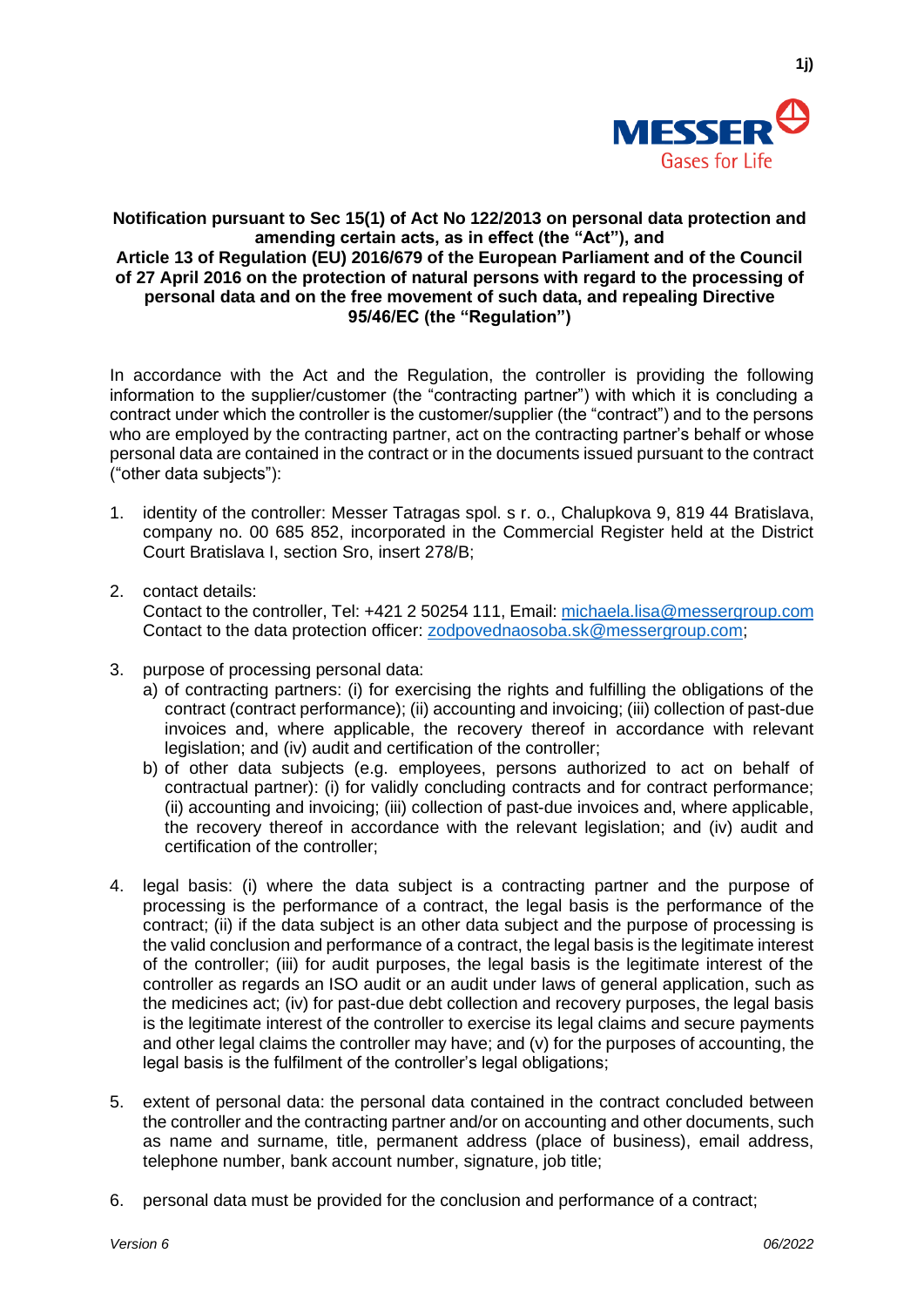7. group of recipients to whom it is expected the personal data will be disclosed/made available: (i) Messer SE & Co. KGaA, Messer Platz 1, 658 12 Bad Soden am Taunus, Germany, which operates the server on which the data are stored; (ii) the person who digitises/scans delivery notes; (iii) the person who transports goods or other items to or from the contracting partner; (iv) the person who asserts the rights or performs the obligations of the controller arising out of the contract with the contracting partner; (v) the persons who sell goods and provide services in the name of an on the account of the controller (agents); (vi) auditor; (vii) the person to whom in the future the controller may assign the debts of the contracting partner; and (viii) provider of DocuSign service (authorized signature) and (ix) provider of the server hosting service (operation of dedicated server on premises of the service provider and pertaining technical support).

As for the use of the authorized signature services (DocuSign) the data are transferred to the USA and other third countries (outside the EU) to companies within the DocuSign group. To transfer the data the service provider uses approved binding internal company rules available here: [https://www.docusign.com/trust/privacy/bcrp-privacy-code;](https://www.docusign.com/trust/privacy/bcrp-privacy-code)

- 8. period for which personal data will be stored: 10 years;
- 9. any questions about our processing of your personal data can be sent by email to our data protection officer at the following email address, where you can also exercise your rights that are indicated below: [zodpovednaosoba.sk@messergroup.com;](mailto:zodpovednaosoba.sk@messergroup.com)
- 10. the data subject (the person whose personal data is processed by the controller) has the following rights:
	- 10.1. the right of access to personal data you can ask us for access to your personal data that we process;
	- 10.2. the right to rectification of personal data you can ask us to rectify any of your personal data that we process which is inaccurate or incomplete;
	- 10.3. the right to erasure of personal data you can ask us to erase your personal data, for instance if one of the following situations arises:
		- 10.3.1. the personal data are no longer necessary for the purposes for which they were collected or otherwise processed;
		- 10.3.2. your personal data were processed unlawfully;
		- 10.3.3. your personal data must be erased for compliance with a legal obligation in Union or Member State law to which we are subject;

this right of the data subject shall be assessed by the controller with regard to all relevant circumstances pursuant to Art. 17 of the GDPR (the controller shall not accommodate the request if the processing is necessary, e.g. in order to perform legal obligations of the controller or to demonstrate, apply or defend its legal titles);

- 10.4. the right to restriction of processing you can ask us to restrict the processing of your personal data if one of the following situations arises:
	- 10.4.1. you have contested the accuracy of the personal data, for the period necessary for us to verify the accuracy of the personal data;
	- 10.4.2. the processing of your personal data is unlawful but you oppose erasure of the data and instead want to restrict their use;
	- 10.4.3. we no longer need your personal data for the purposes of processing, but you require them for the establishment, exercise or defence of your legal claims;
	- 10.4.4. you have objected to the processing of your personal data, pending verification whether our company, as the data controller, has legitimate grounds overriding your legitimate grounds;